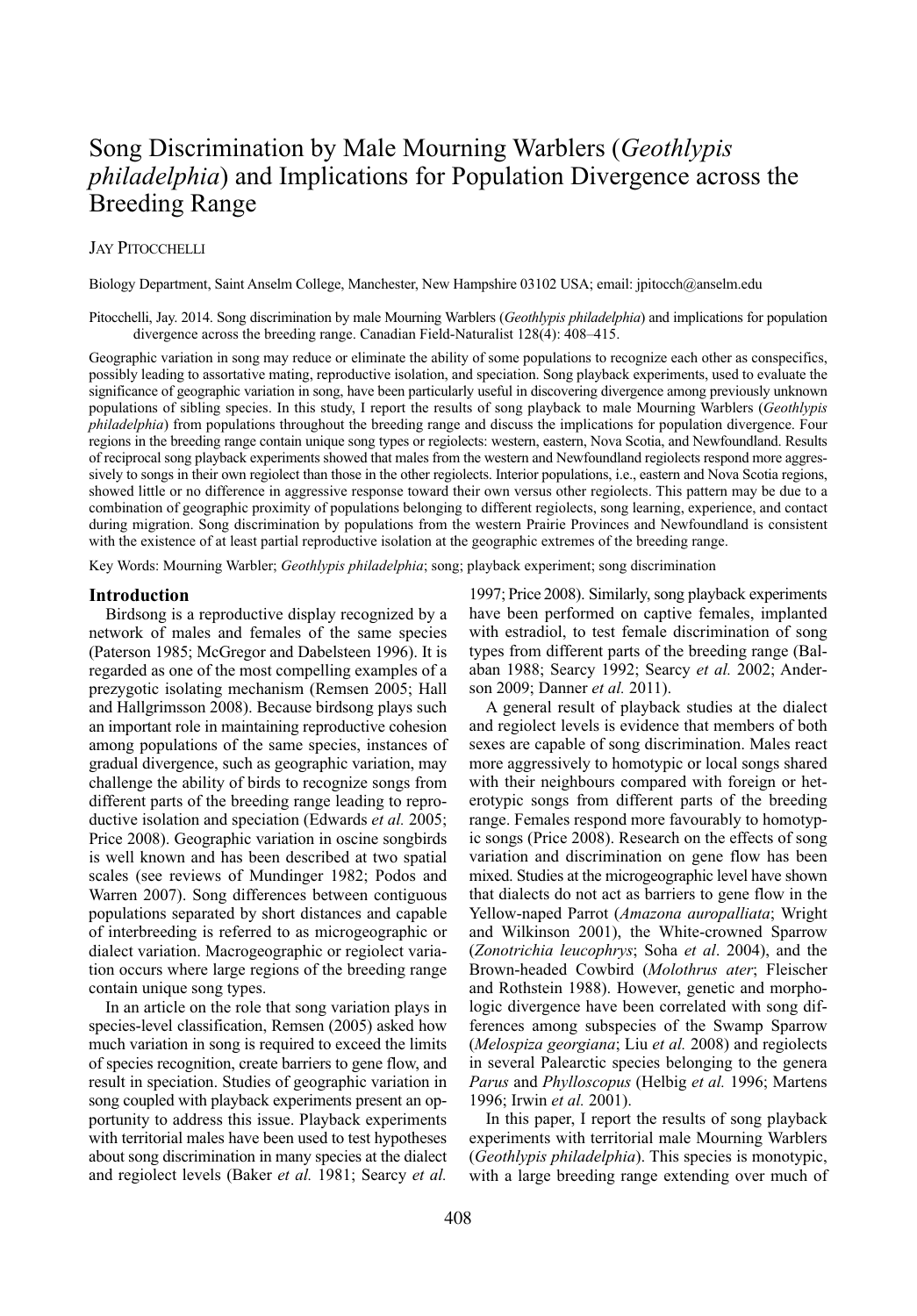canada and parts of the eastern United States (Mayr and Short 1970; Pitocchelli 2011a). There is a welldefined pattern of geographic variation in songs, with four regiolects: western, eastern, Nova Scotia, and Newfoundland. Songs of males within each regiolect are very similar; variation within a regiolect is usually minor and involves the omission or substitution of a single syllable. A zone of admixture exists in western ontario, Minnesota, and Wisconsin where males from both the western and eastern regiolects breed. Hybrid songs containing a mix of western and eastern syllable types have been recorded in this zone (Pitocchelli 2011b). although geographic variation in song exists, it is unknown to what degree these song differences are recognized by populations of each regiolect.

I conducted a series of reciprocal playback experiments within the geographic boundaries of each regiolect to test three hypotheses. First, populations within each regiolect discriminate between songs from all of the other regiolects. The prediction from this hypothesis is that the responses of males will be more aggressive toward playback of homotypic songs from the same regiolect versus heterotypic songs of each of the other regiolects. Second, populations within each regiolect are partly capable of song discrimination. The prediction here is that there will be higher levels of aggression by males to homotypic songs versus heterotypic songs of some but not all of the other regiolects. Third, populations within each regiolect do not discriminate between homotypic songs and heterotypic songs of any of the regiolects. The prediction from this hypothesis is that males within each regiolect show equal levels of aggression toward homotypic and heterotypic songs. The results of this study show that response differences and song discrimination do occur, but are not consistent throughout the breeding range. I discuss the effect of geographic proximity on the pattern of song discrimination and the implications of song discrimination for reproductive isolation among breeding populations.

#### **Study Area**

I selected study sites for playback experiments within the geographic boundaries defining each regiolect: western, eastern, Nova Scotia, and Newfoundland (Figure 1). latitude and longitude of study sites were hudson Bay, Saskatchewan, 53.96°N, 102.35°W; Duck Mountain Provincial Park, Manitoba, 51.89°N, 100.85°W; Marathon, ontario, 48.68°N, 86.10°W; Twin Mountain, New Hampshire, 44.20°N, 71.70°W; oxbow, Maine, 46.33°N, 68.42°W; Wreck cove, Nova Scotia, 46.08°N, 60.80°W; and Stephenville crossing, Newfoundland, 48.60°N, 58.35°W.

#### **Methods**

approximately 30 focal males from each regiolect were evenly divided into three experimental groups (Table 1). Group I was presented with homotypic songs from their own regiolect and heterotypic songs from one of the foreign regiolects (e.g., western focal males presented with western versus eastern songs). Group II



FIGURe 1. Distribution of the four regiolects of the Mourning Warbler (*Geothlypis philadelphia*), locations of the playback experiments, and sample songs from: A, the western regiolect; B, the eastern regiolect; C, the Nova Scotia regiolect; and D, the Newfoundland regiolect. Western study sites were hudson Bay, Saskatchewan (hB) and Duck Mountain Provincial Park, Manitoba (DM); eastern study sites were Marathon, Ontario (MA), Twin Mountain, New Hampshire (TM), and Oxbow, Maine (OX); the Nova Scotia study site was Wreck Cove (WC), and the Newfoundland study site was Stephenville Crossing (ST). Shaded region indicates distribution of breeding range.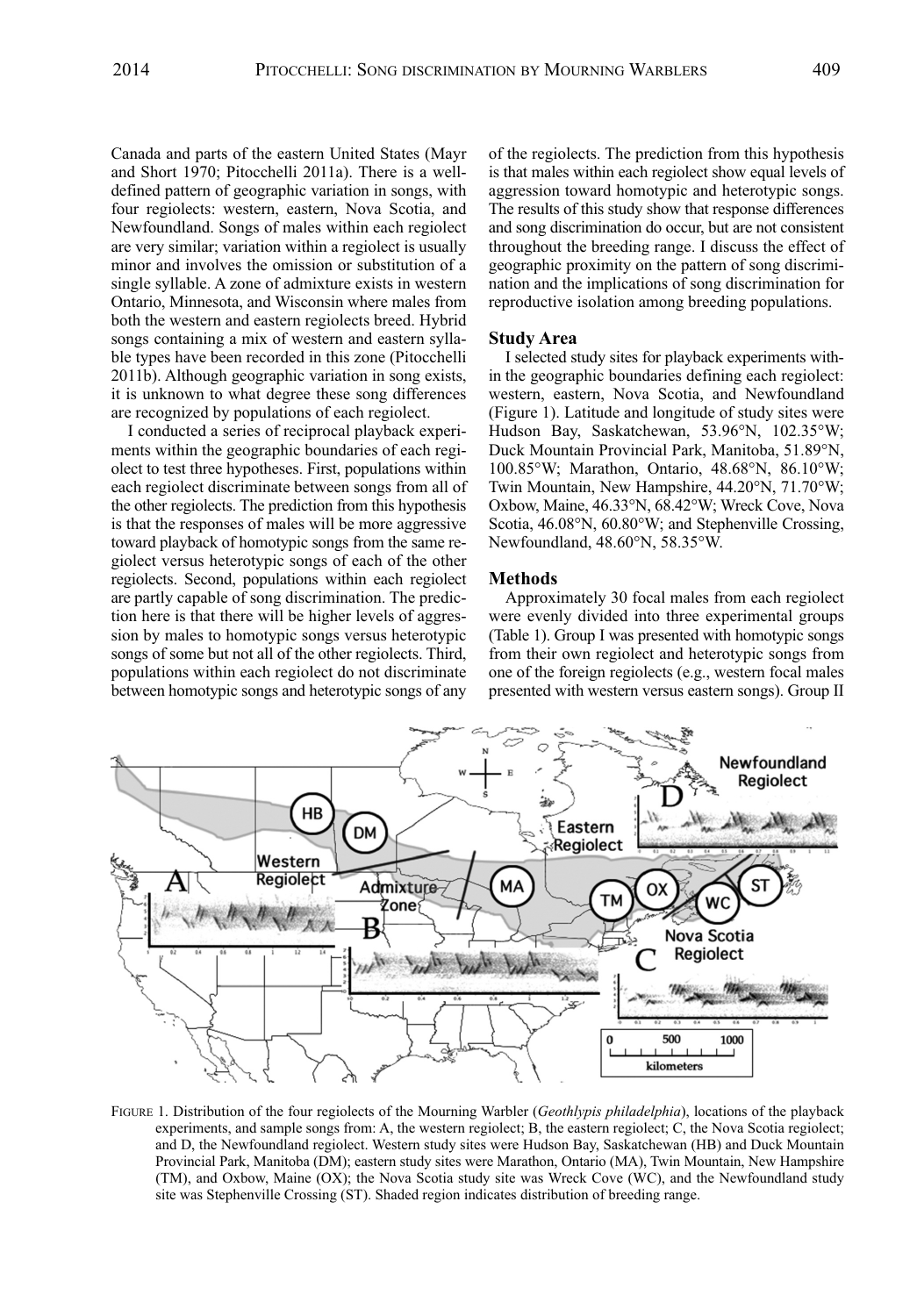| Playback<br>locality                                                                                  | Focal<br>male's<br>song $*$ | Regiolect of playback songs $(n)$                                                       | Mean difference<br>in Principal<br>Component 1<br>Scores $(95\% \text{ CI})$ | Level of<br>significance<br>Student's t test†        |
|-------------------------------------------------------------------------------------------------------|-----------------------------|-----------------------------------------------------------------------------------------|------------------------------------------------------------------------------|------------------------------------------------------|
| Western regiolect (WR):<br>Hudson Bay,<br>Saskatchewan; Duck<br>Mountain Provincial<br>Park, Manitoba | <b>WR</b>                   | Group I: WR vs. $ER(9)$<br>Group II: WR vs. NSR $(10)$<br>Group III: WR vs. NFR (10)    | 0.46(0.39)<br>1.72(0.67)<br>0.99(0.58)                                       | $P = 0.026$ <sup>+</sup><br>P < 0.001<br>$P = 0.004$ |
| Eastern regiolect (ER):<br>Marathon, Ontario; Twin<br>Mountain, New Hampshire;<br>Oxbow, Maine        | ER                          | Group I: ER vs. WR $(11)$<br>Group II: ER vs. NSR $(10)$<br>Group III: ER vs. NFR (9)   | 0.38(0.67)<br>1.16(0.68)<br>0.99(1.16)                                       | $P = 0.2388$<br>$P = 0.004$<br>$P = 0.085$ §         |
| Nova Scotia regiolect<br>(NSR): Wreck Cove                                                            | <b>NSR</b>                  | Group I: NSR vs. WR $(10)$<br>Group II: NSR vs. $ER(12)$<br>Group III: NSR vs. NFR (10) | 0.00(1.18)<br>0.48(0.58)<br>$-0.04(0.79)$                                    | $P = 0.9978$<br>$P = 0.095$<br>$P = 0.9138$          |
| Newfoundland regiolect<br>(NFR): Stephenville<br>Crossing                                             | <b>NFR</b>                  | Group I: NFR vs. WR (10)<br>Group II: NFR vs. ER $(10)$<br>Group III: NFR vs. NSR (10)  | 1.67(0.64)<br>1.08(0.62)<br>1.27(1.06)                                       | P < 0.001<br>$P = 0.003$<br>$P = 0.024$ <sup>+</sup> |

taBle 1. Design and number of playback experiments to test song discrimination by Mourning Warblers (*Geothlypis philadelphia*) throughout their breeding range.

Note:  $CI =$  confidence interval.

\*confirmed by digital recordings.

†two-tailed comparison; null hypothesis is that the mean difference is equal to zero.

‡ Not significant after sequential Bonferroni correction.

§Not significant.

was challenged with homotypic songs and heterotypic songs from a different regiolect (e.g., western focal males presented with western versus Nova Scotia songs). Group III was challenged with homotypic songs and heterotypic songs from the remaining regiolect (e.g., western focal males presented with western versus Newfoundland songs). To ensure that multiple stimuli represented a class of stimuli and to minimize pseudoreplication (Kroodsma 1989; Kroodsma *et al.* 2001), each focal male was presented with a unique combination of different, randomly selected homotypic and heterotypic songs. I selected 30 western, 30 eastern, 30 Nova Scotia, and 30 Newfoundland exemplar songs for this study. Each song was from a different male. I made the selections based on the best recordings from earlier work on this species (Pitocchelli 1988, 1990, 2011b).

I used the simultaneous, two-speaker presentation of auditory stimuli model for playback experiments (lanyon 1978). Simultaneous presentation of different song types tests the comparative prioritization of responses and reveals which song is perceived to be a greater threat to a territorial male (Darren Irwin, Biodiversity Research centre and Department of Zoology, University of British columbia, 7 april 2014, personal communication). I placed two PureFi Anywhere speakers (logitech, lausanne, Switzerland) approximately 30 m apart (positions 1 and 2), on either side of the first song post that I observed for each male. I assumed that this song post was within the territory of the focal male. The speakers were each connected to an iPod (Apple Inc., cupertino, california, USa). For the first four minutes of the experiment (Period I), regiolect A was played at position 1 while regiolect B was played at position 2 (A and B representing any randomly selected pair of homotypic and heterotypic songs; Figure 2). after two minutes of silence, I conducted another four minute presentation (Period II) with the same songs but with positions reversed, i.e., regiolect B was played at position 1 while regiolect A was played at position 2). Approximately 19 homotypic and 19 heterotypic songs were presented during each four-minute period, which simulated the average natural rate of one song per 13 seconds by territorial males.

The songs were digitized and assembled using Raven Pro version 1.4 for Mac OSX (Cornell Lab of Ornithology, Bioacoustics Research Program, Ithaca, New york, USA) and iTunes version 8.2.1 (Apple Inc.). Homotypic and heterotypic songs were arranged so that they did not overlap and males could clearly hear all songs during the experiment. When necessary, I manipulated the songs using the amplify settings in Raven so that they were all similar in amplitude. All experiments were performed from 6 to 11 a.m. in June 2008, 2009, and 2010.

I used four response variables to measure aggressive behaviour of the focal males toward either homotypic or heterotypic songs: 1) number of flights toward and/or over a speaker, 2) number of chip notes directed toward a speaker, 3) number of songs directed toward a speak-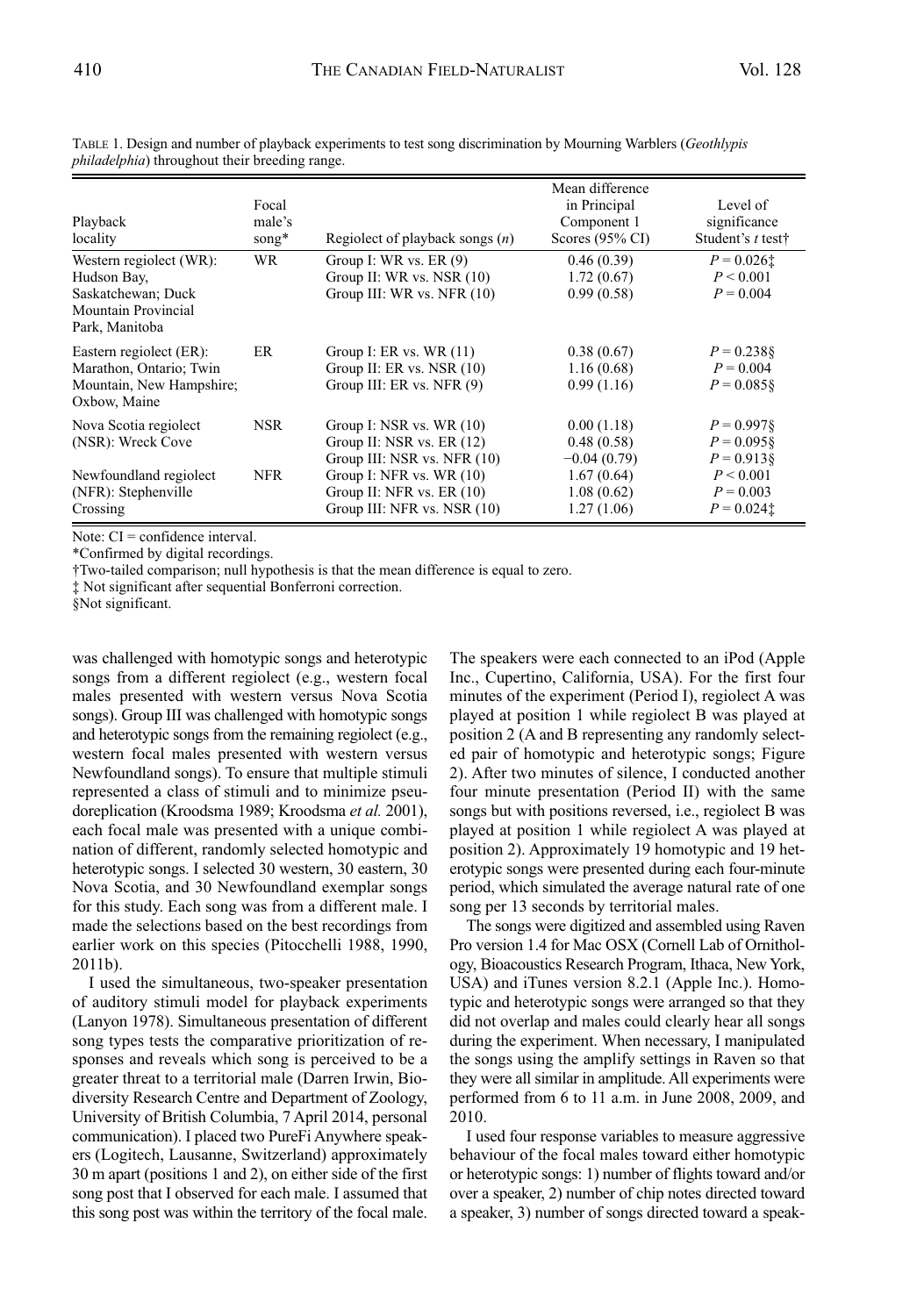

FIGURE 2. Experimental setup for an eastern focal male Mourning Warbler (*Geothlypis philadelphia*) and his song type challenged by playback of homotypic eastern regiolect and heterotypic western regiolect songs. Periods I and II were four minutes long and separated by two minutes of silence.

er, and 4) time spent within 3 m of a speaker. For each focal male, the responses to the homotypic song for Period I and Period II were combined, as were the responses to the heterotypic song for Periods I and II.

Before statistical analysis, I transformed the response data following guidelines in Zar (2010) to avoid deviations from normality and to account for the large number of zero data entries often encountered in playback experiments (Balakrishnan and Sorenson 2006). Number of flights, number of chip notes, and number of songs were square root transformed. The time spent within 3 m of a speaker was  $log_{10}$  transformed,  $log_{10}$  $(x + 1)$ . I subjected the transformed data to a principal components analysis to reduce the correlated variables to a new set of uncorrelated principal component (Pc) scores (Martin and Martin 2001; Balakrishnan and Sorenson 2006). Each male received a PC score based on its combined responses to a homotypic song during Periods I and II. A separate PC score was calculated from the combined responses to the heterotypic song during Periods I and II. I chose scores for the first Pc (Pc1) for subsequent statistical tests because Pc1 explained 71.4% of the variation and it was also the best index of aggression. all response variables were positive for PC1: number of flights  $(0.67)$ , number of chips (0.98), number of songs (0.02), and time spent within 3 m of the speaker  $(0.24)$ . Higher PC1 scores indicated higher levels of aggression toward a song type.

I chose a paired samples Student's *t* test to analyze these data because each focal male was exposed to two treatments: playback of homotypic songs and playback of heterotypic songs. This test determines whether the average difference between Pc1 scores for homotypic and heterotypic songs is significantly different from zero for each group in a regiolect. Differences significantly greater than zero indicated a stronger response to the homotypic song, whereas differences significantly less than zero indicated higher levels of aggression toward heterotypic songs. Significant differences in either direction were considered to be evidence of song discrimination. The absence of a significant difference from zero indicated equal levels of aggression toward homotypic and heterotypic songs and was interpreted as an inability to discriminate between these songs.

I performed three paired samples Student's *t* tests, one for each group (I, II, III) in each regiolect (Table 1). the design produced a total of 12 statistical tests. The differences for PC1 scores did not deviate from a normal distribution for 10 of the 12 statistical tests, which meets a critical assumption of the paired samples Student's *t* test (Zar 2010). In cases where multiple statistical tests are used, Rice (1989) recommended using a sequential Bonferroni adjustment to correct for possible inflation of probability levels. I began the sequential Bonferroni application with an alpha level indicating a significant difference at  $P \le 0.0042$  ( $P =$  $0.05/12$  Student's *t* tests). The use of this adjustment has been controversial (Moran 2003), so I have presented the results with and without the correction in Table 1. I also discuss these specific instances in the Results and Discussion sections below.

# **Results**

The results of the paired samples Student's *t* tests were mixed. Aggressive responses toward homotypic songs and heterotypic songs were significantly differ-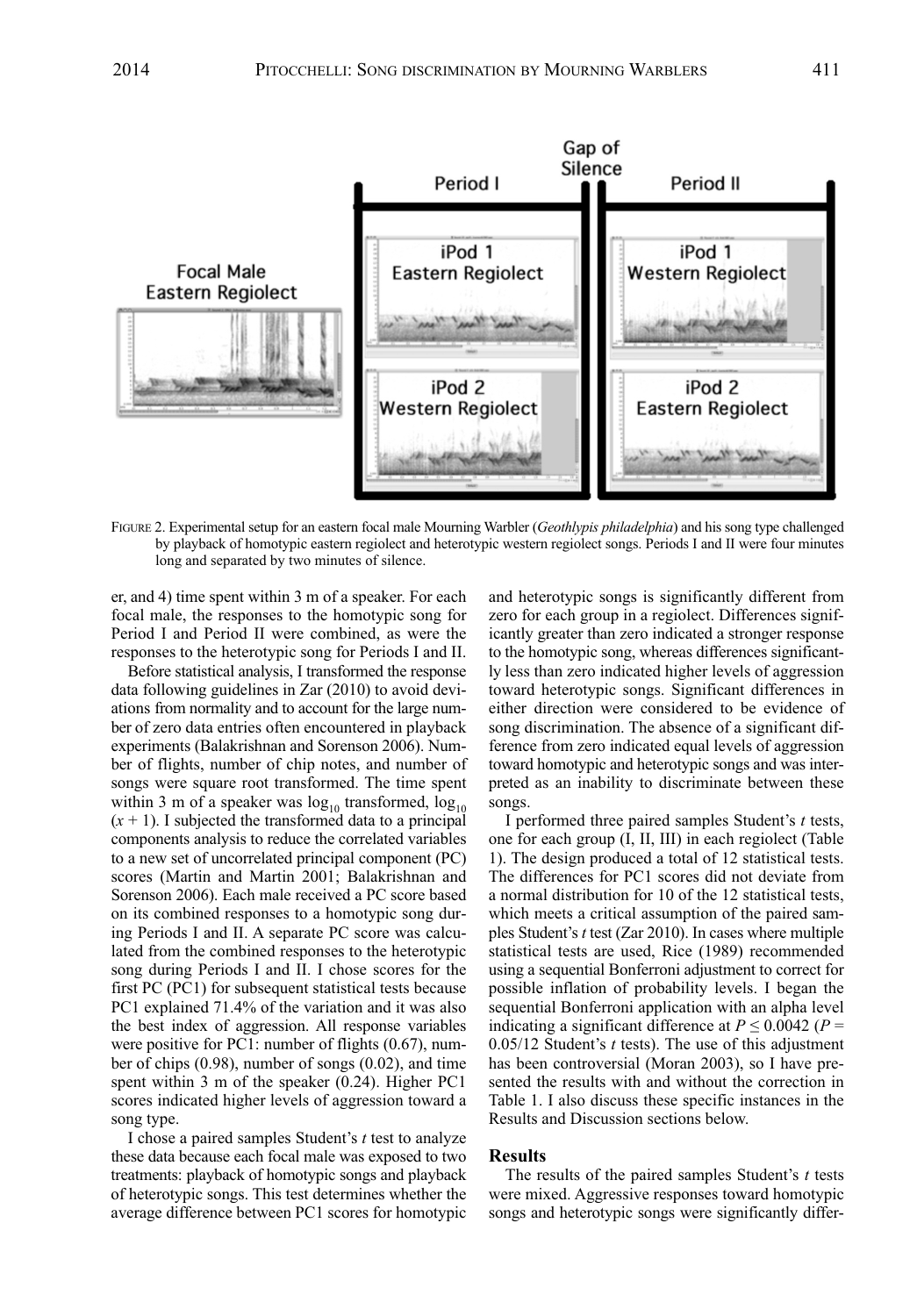

FIGURe 3. Mean differences in first principal component (Pc1) scores between responses to homotypic and heterotypic songs by focal male Mourning Warblers (*Geothlypis philadelphia*) within each regiolect. error bars are confidence intervals that reflect sequential Bonferroni-corrected alpha values. West = western regiolect, East = eastern regiolect, NS = Nova Scotia regiolect, NF = Newfoundland regiolect.

ent among males from extreme western and eastern parts of the breeding range. But interior populations from the eastern and Nova Scotia regiolects showed little or no differences in level of aggression toward homotypic and heterotypic songs (Table 1, Figure 3).

For males singing the western regiolect in the Prairie Provinces, results from Student's *t* tests suggest complete song discrimination. Western males responded more strongly to homotypic songs compared with heterotypic songs from Nova Scotia (*t* = 5.79, two-tailed, df = 9,  $P$  < 0.001) and Newfoundland ( $t$  = 3.87, twotailed,  $df = 9$ ,  $P = 0.004$ ) regiolects. The results suggest that western males also responded more aggressively to homotypic songs versus the eastern regiolect, but the comparison was not significant after employing the sequential Bonferroni correction  $(t = 2.74,$  twotailed,  $df = 8$ ,  $P = 0.026$ ).

The Student's paired *t* test results for eastern males  $(Table 1, Figure 3)$  supported the partial song discrimination hypothesis. Eastern males responded more aggressively to homotypic songs versus heterotypic songs from Nova Scotia ( $t = 3.85$ , two-tailed, df = 9,  $P =$ 0.004). But there were no significant differences in responses to homotypic and heterotypic songs from the western ( $t = 1.26$ , two-tailed,  $df = 10$ ,  $P = 0.238$ ) or Newfoundland ( $t = 1.99$ , two-tailed,  $df = 8, P = 0.085$ ) regiolects.

The results from experiments with Nova Scotia males supported the third hypothesis of no song discrimination (Table 1, Figure 3). There were no significant differences in response to their own songs versus songs from the western  $(t = 0.004$ , two-tailed,  $df = 9$ ,  $P = 0.997$ , eastern ( $t = 1.83$ , two-tailed, df = 11,  $P =$ 0.095), and Newfoundland  $(t = -0.11$ , two-tailed, df = 9,  $P = 0.913$  regiolects.

In contrast, the results for Newfoundland males suggested complete discrimination (Table 1, Figure 3), similar to that found in western males. The differences in responses by Newfoundland males toward homotypic songs compared with heterotypic songs from the western ( $t = 5.85$ , two-tailed, df = 9,  $P < 0.001$ ) and eastern ( $t = 3.93$ , two-tailed,  $df = 9$ ,  $P = 0.003$ ) regiolects were significant. In both cases, males responded more aggressively toward homotypic songs. although there also was a difference between responses to homotypic versus Nova Scotia regiolects by these males (*t*  $= 2.70$ , two-tailed, df = 9,  $P = 0.024$ ), it was not significant after the sequential Bonferroni correction.

#### **Discussion**

These results for song discrimination by the Mourning Warbler are in general agreement with previous studies of song playback experiments in other species where males exhibited higher levels of aggression toward local, homotypic songs than heterotypic songs from distant parts of the breeding range (Regelski and Moldenhauer 1996; Searcy *et al.* 1997; Dufty and hanson 1999; Nelson and Soha 2004; Price 2008). however, not all populations discriminated between homotypic and heterotypic songs (Table 2). Mourning

taBle 2. ability of focal males to discriminate among songs of other Mourning Warblers (*Geothlypis philadelphia*) from four regiolects within the species' breeding range. No discrimination = no significant difference in responses to homotypic and heterotypic songs; Discrimination = significant difference in responses to homotypic and heterotypic songs; Equivocal = *P* < 0.05 based on Student's *t* tests, but not significant after sequential Bonferroni correction.

| Regiolect of focal male |                   | Response to regiolect of playback song |                |                   |  |  |
|-------------------------|-------------------|----------------------------------------|----------------|-------------------|--|--|
|                         | Western           | Eastern                                | Nova Scotia    | Newfoundland      |  |  |
| Western                 |                   | Equivocal                              | Discrimination | Discrimination    |  |  |
| Eastern                 | No discrimination |                                        | Discrimination | No discrimination |  |  |
| Nova Scotia             | No discrimination | No discrimination                      |                | No discrimination |  |  |
| Newfoundland            | Discrimination    | Discrimination                         | Equivocal      |                   |  |  |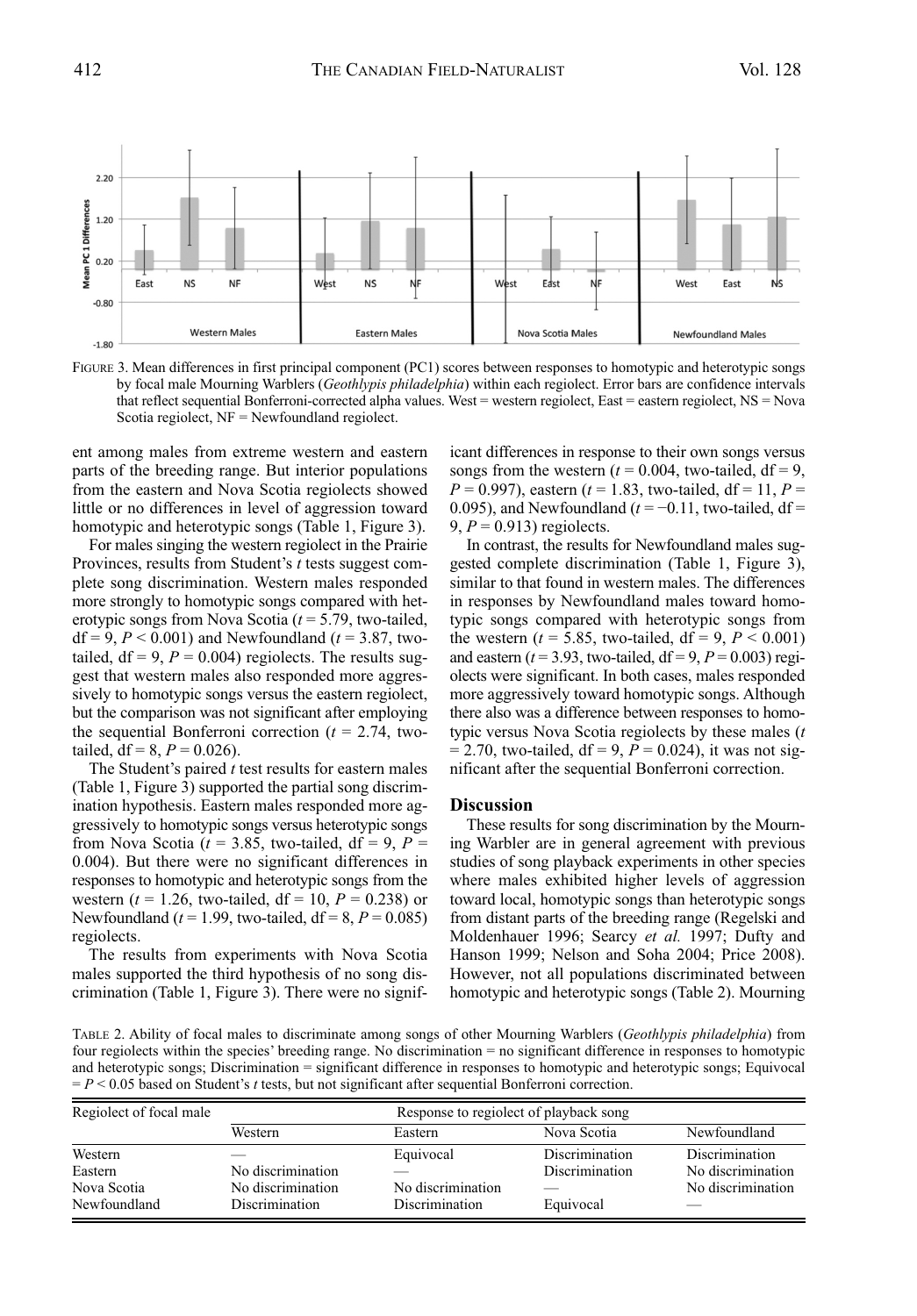Warbler males at the extremes of the breeding range showed the highest levels of discrimination by responding more aggressively to homotypic than heterotypic songs. Males from the western and Newfoundland regiolects could discriminate between their own songs and at least two of the other regiolects. They may also recognize differences for the remaining regiolects but the Student's *t* test results were not significant after the sequential Bonferroni correction. These findings support the hypothesis of complete discrimination by populations at the extreme eastern and western parts of the breeding range.

Song discrimination by interior populations of the eastern regiolect was weaker and supported the partial discrimination hypothesis. Eastern males discriminated between eastern songs and the Nova Scotia regiolect. however, they did not discriminate behaviourally between homotypic songs and the neighbouring Western regiolect or between homotypic songs and the Newfoundland regiolect. The results for the Nova Scotia experiments supported the complete lack of discrimination hypothesis. These males showed equal levels of aggression toward homotypic and heterotypic songs when challenged with songs from all of the other regiolects.

One explanation for the spatial pattern of discrimination by Mourning Warbler males is a combination of the effects of geographic proximity and song learning. Repeated exposure and song learning have been shown to modify song recognition among and within species (Irwin and Price 1999; MacDougall-Shackleton *et al.* 2001; Price 2008). If geographic proximity and experience influence song discrimination in Mourning Warblers, then we should observe two different results from these playback experiments. allopatric populations separated by large distances should exhibit song discrimination because there is no contact or opportunity to learn each other's songs. In contrast, sympatric populations should show little or no discrimination because of geographic proximity and previous experience with different song types that they may later recognize as equally potent threats to territorial ownership.

Males from the western and Newfoundland populations were mutually capable of song discrimination between their regiolects. Results for these allopatric populations support the idea that a lack of contact and experience with songs leads to song discrimination. The inconsistent patterns of discrimination by populations from the interior of the breeding range appear to support the contention that populations in close proximity may not discriminate among different songs. For instance, eastern males did not recognize differences in western songs and these populations overlap in a large admixture zone in the western Great lakes region. however, the role of geographic proximity is still unclear for these interior populations.

The playback experiments within the western and eastern regiolects were outside the admixture zone (Figure 1), so it is unclear why males from New hampshire and Maine could recognize the western regiolect as a threat equal to eastern songs from other locations. another problem arises from results where allopatric populations were not able to discriminate between homotypic and heterotypic songs. Eastern and Newfoundland populations are separated by the Gulf of St. lawrence but eastern males responded equally to both song types. Nova Scotia and western populations are also allopatric, but Nova Scotia males reacted strongly to western songs. An alternative explanation for some of these inconsistencies in song discrimination is that the divergence among song types from the eastern and Nova Scotia regiolects is too recent and does not exceed the limits of recognition by these males. although Pitocchelli (2011b) found statistical differences in syllables and physical parameters of these songs, males still recognize them as a threat to territorial ownership.

Playback experiments that show song discrimination among different populations have been cited as evidence of reproductive isolation (Balakrishnan and Sorenson 2006; Danner *et al.* 2011). Irwin and colleague's (2001) study of mitochondrial DNa differences among populations of old World leaf Warblers (*Phylloscopus* spp.) confirmed reproductive isolation that paralleled evidence from playback experiments. Studies of mitochondrial DNa and playback experiments on chiffchaff superspecies (*Phylloscopus*) produced similar results (helbig *et al.* 1996; Martens 1996). If song discrimination by Mourning Warblers also indicates prezygotic isolation, then populations from the Prairie Provinces may be reproductively isolated from allopatric populations in Nova Scotia and Newfoundland. Newfoundland populations may also be reproductively isolated from continental populations based on successful discrimination of their songs from songs of the western and eastern regiolects.

although these results suggest prezygotic isolation between some populations, additional playback experiments with females (if possible) would be informative. Relying on male responses alone may not always indicate isolation between different song populations. Danner *et al*. (2011) found gender differences in Rufous-collared Sparrow's (*Zonotrichia capensis*) responses to homotypic and heterotypic songs. Males did not differ in their responses to homotypic or heterotypic dialects, while females reacted more strongly to the local, homotypic songs. The pattern of female responses to different dialects was correlated with genetic differences between populations while male responses were not. Relying on evidence from male responses alone would not have revealed this divergence. Analyses of mitochondrial DNA and nuclear DNa from Mourning Warblers in each regiolect would ultimately be necessary to clarify actual levels of pop-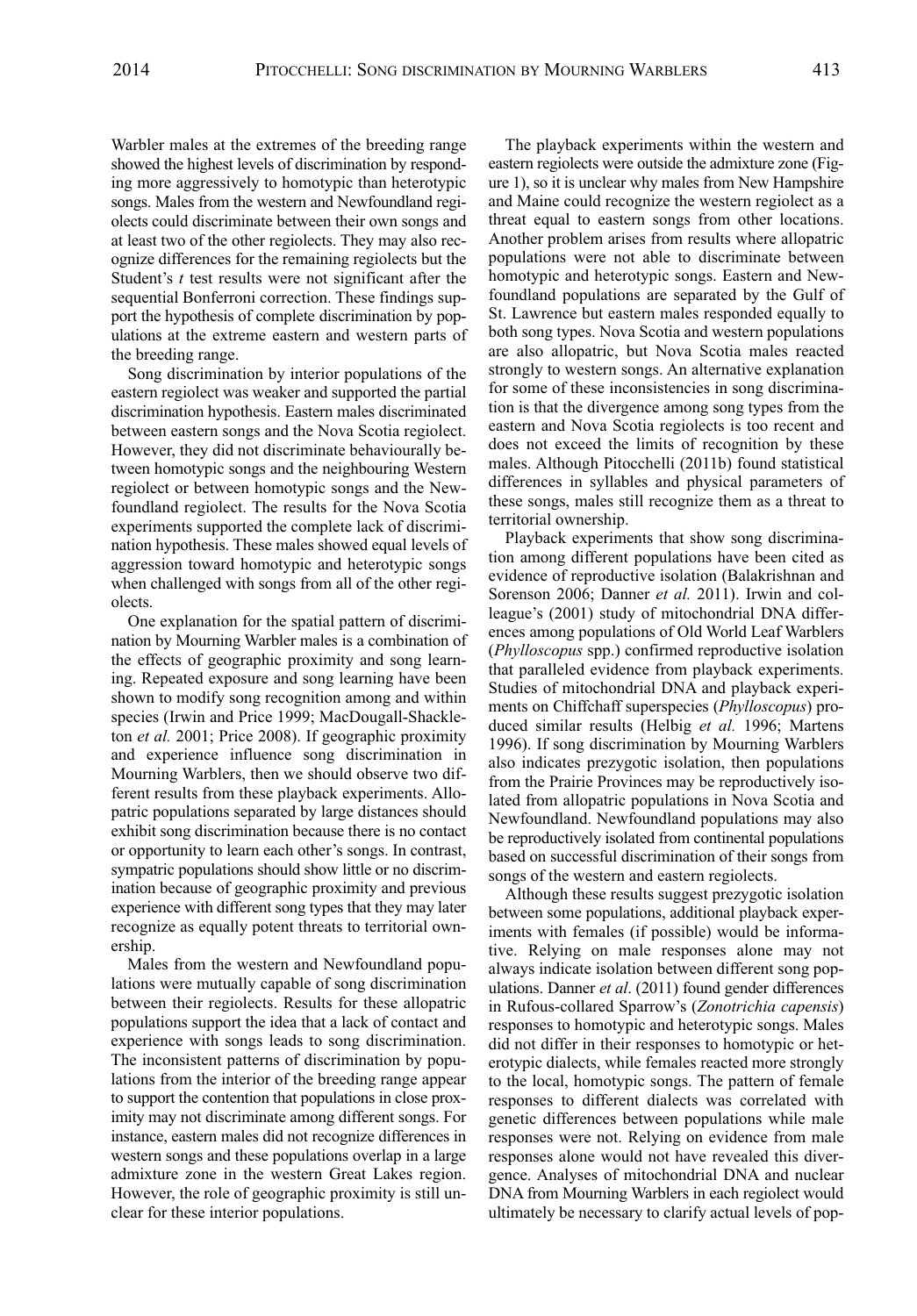ulation divergence and whether genetic divergence is correlated with song differences in this species.

## **Acknowledgements**

This work was funded in large part by a summer research grant from Saint Anselm College. I thank the staff at the Geisel Library, especially Jeff Waller, Sue Gagnon, and Sam Urtz, for their help with procuring books and journal titles through inter-library loan. The manuscript benefited from insightful comments provided by Darren Irwin, Robert Rockwell, and two anonymous reviewers. I also thank Joe Troisi, Kathy Flannery, and Lori LaPlante for discussions and suggestions regarding experimental design and appropriate statistical analyses.

## **Literature Cited**

- Anderson, R. C. 2009. Operant conditioning and copulation solicitation display assays reveal a stable preference for local song by female swamp sparrows *Melospiza geor*giana. Behavioral Ecology and Sociobiology 64: 215-223.
- **Baker, M. C., D. B. Thompson, G. L. Sherman,** and **M. A. Cunningham**. 1981. The role of male vs female interactions in maintaining population dialect structure. Behavioral Ecology and Sociobiology 8: 65–69.
- **Balaban, E.** 1988. cultural and genetic variation in Swamp Sparrows (*Melospiza Georgiana*). II Behavioral salience of geographic song variants. Behaviour 105: 292–322.
- **Balakrishnan, C. N.,** and **M. D. Sorenson.** 2006. Song discrimination suggests premating isolation among sympatric indigobird species and host races. Behavioral Ecology 17: 473–478.
- **Danner, J. E., R. M. Danner, F. Bonier, P. R. Martin, T. W. Small,** and **I. T. Moore.** 2011. Female, but not male, tropical sparrows respond more strongly to local song dialect: implications for population divergence. American Naturalist 178: 53–63.
- **Dufty, Jr., A. M.,** and **A. Hanson.** 1999. Vocal and behavioral responses of Brown-headed cowbirds to flight whistles from different dialects. The Condor 101: 484–492.
- **Edwards, S. V., S. B. Kingan, J. D. Calkins, C. N. Balakrishnan, W. B. Jennings, W. J. Swanson,** and **M. D. Sorenson.** 2005. Speciation in birds: genes, geography, and sexual selection. Proceedings of the National Academy of Sciences USa 102 (Suppl. 1): 6550–6557.
- **Fleischer, R. C.,** and **S. I. Rothstein.** 1988. Known secondary contact and rapid gene flow among subspecies and dialects in the Brown-headed Cowbird. Evolution 42: 1146-1158.
- Hall, B. K., and B. Hallgrimsson. 2008. Strickberger's Evolution. Fourth edition. Jones and Bartlett Publishers, Sudbury, Massachusetts, USa.
- **Helbig, A. J., J. Martens, I. Seibold, F. Henning, B. Schottler,** and **M. Wink.** 1996. Phylogeny and species limits in the Palearctic chiffchaff *Phylloscopus collybita* complex: mitochondrial genetic differentiation and bioacoustic evidence. Ibis, 138: 650–666
- **Irwin, D. E., P. Alström, U. Olsson,** and **Z. M. Brenowitz-Fredericks.** 2001. cryptic species in the genus *Phylloscopus* (old World leaf warblers). Ibis 143: 233–247.
- **Irwin, D. E.,** and **T. Price.** 1999. Sexual imprinting, learning and speciation. heredity 82: 347–354.
- **Kroodsma, D. E.** 1989 Suggested experimental designs for song playbacks. Animal Behaviour 37: 600-609.
- **Kroodsma, D., B. E. Byers, E. Goodale, S. Johnson,** and **W. C. Liu**. 2001. Pseudoreplication in playback experiments, revisited a decade later. Animal Behaviour 61: 1029–1033.
- **Lanyon, W. E**. 1978. Revision of the Myiarchus flycatchers of South America. Bulletin of the American Museum of Natural History 161: 427-628.
- **Liu, I. A., B. Lohr, B. Olsen,** and **R. Greenber**. 2008. Macrogeographic vocal variation in subspecies of Swamp Sparrow. The Condor 110: 102–109.
- **MacDougall-Shackleton, S. A., E. A. MacDougall-Shackleton,** and **T. P. Hahn**. 2001. Physiological and behavioural responses of female Mountain White-crowned Sparrows to natal- and foreign-dialect songs. canadian Journal of Zoology. 79: 325–333.
- **Martens, J.** 1996. Vocalizations and speciation of Palearctic birds. Pages. 221–240 *in* Ecology and Evolution of Acoustic Communication in Birds. *Edited by* D. E. Kroodsma, and E. H. Miller. Cornell University Press, Ithaca, New York, USA.
- **Martin P. R.,** and **T. E. Martin.** 2001. Behavioral interactions between coexisting species: song playback experiments with wood warblers. Ecology 82: 207–218.
- **Mayr, E.,** and **L. L. Short.** 1970. Species taxa of North american birds, a contribution to comparative systematics. Publications of the Nuttall Ornithological Club. 9.
- **McGregor, P. K.,** and **T. Dabelsteen**. 1996. communication networks. Pages 409-425 in Ecology and Evolution of Acoustic Communication in Birds. *Edited by* D. E. Kroodsma, and E. H. Miller. Cornell University Press, Ithaca, New york, USa.
- **Moran, M. D.** 2003. Arguments for rejecting the sequential Bonferroni in ecological studies. Oikos 100: 403-405.
- **Mundinger, P. C.** 1982. Microgeographic and macrogeographic variation in the acquired vocalizations of birds. Pages 147-208 in Acoustic Communication in Birds. *Edit*ed by D. E. Kroodsma and E. H. Miller. Academic Press, New york, New york, USa.
- **Nelson, D. A.,** and **J. A. Soha.** 2004. Perception of geographical variation in song by male Puget White-crowned Sparrows, *Zonotrichia leucophrys pugetensis*. animal Behaviour 68: 395–405.
- Paterson, H. E. H. 1985. The recognition concept of species. Pages 21–29 *in* Species and Speciation, Monograph 4. *Edited by* E. S. Vrba. Transvaal Museum, Pretoria, South Africa.
- **Pitocchelli, J.** 1988. character variation in the *Oporornis philadelphia–tolmiei* complex. Ph.D. thesis. Department of Biology, city University of New york, New york, USa.
- **Pitocchelli, J.** 1990. Plumage, morphometric and song variation in Mourning (*Oporornis philadelphia*) and MacGillivray's (O. *tolmiei*) warblers. The Auk, 107: 161-171.
- **Pitocchelli, J.** 2011a. Mourning Warbler (*Geothlypis philadelphia*). *In* The Birds of North America Online. *Edited by* A. Poole. Cornell Lab of Ornithology, Ithaca, New York, USa.
- **Pitocchelli, J.** 2011b. Macrogeographic variation in the song of the Mourning Warbler (*Oporornis philadelphia*). canadian Journal of Zoology 89: 1027–1040.
- **Podos, J.,** and **P. S. Warren.** 2007. the evolution of geographic variation in birdsong. Advances in the Study of Behavior 37: 403–458.
- **Price, T.** 2008. Speciation in Birds. Roberts and company, Greenwood Village, colorado, USa.